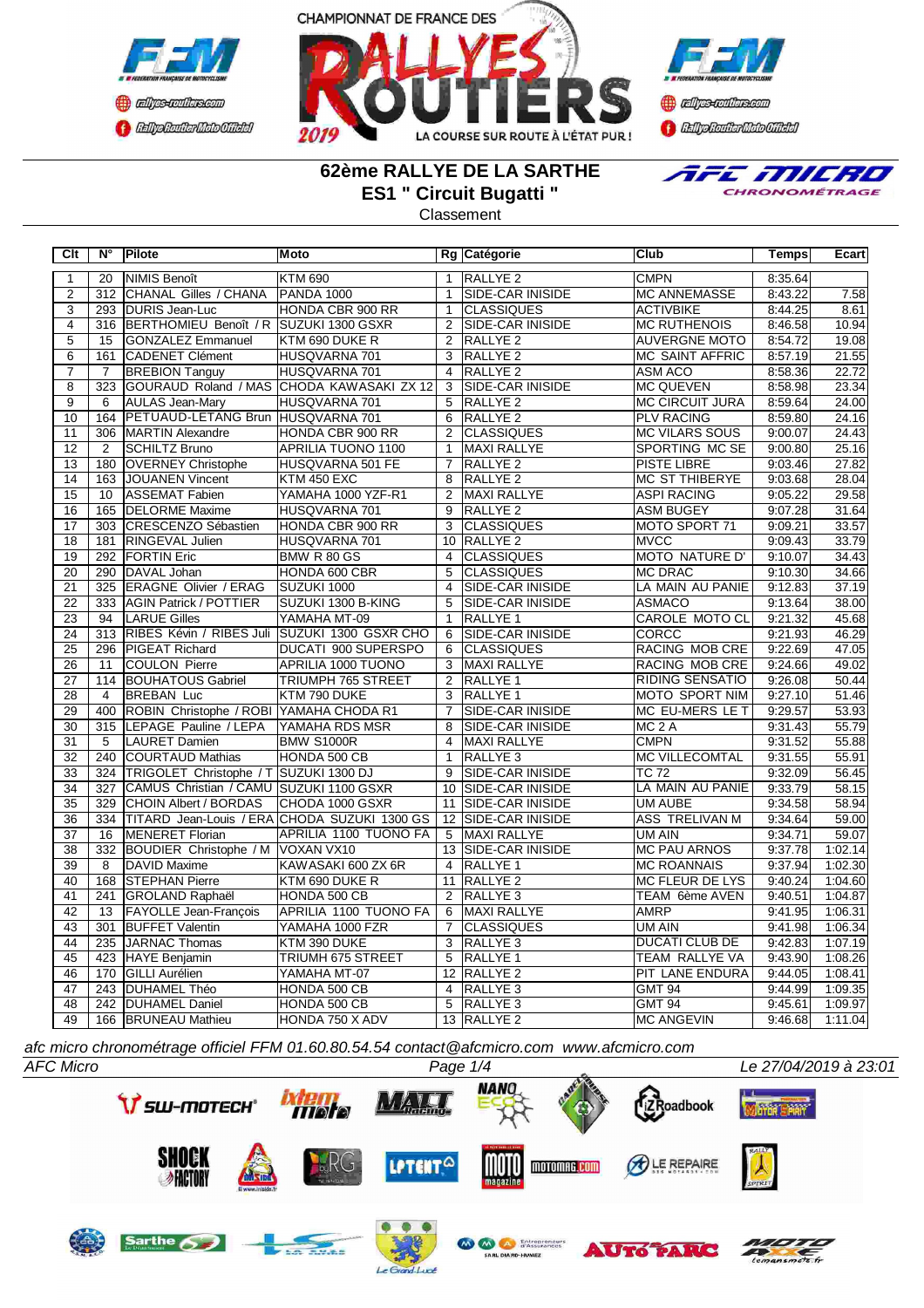



**Confederation Complementation** 

#### 62ème RALLYE DE LA SARTHE ES1 " Circuit Bugatti " **Classement**



| Clt             | $N^{\circ}$     | Pilote                                    | Moto                     |                 | Rg Catégorie            | Club                   | Temps    | Ecart                |
|-----------------|-----------------|-------------------------------------------|--------------------------|-----------------|-------------------------|------------------------|----------|----------------------|
| 50              | 121             | <b>ROGER Alain</b>                        | YAMAHA MT-09             | 6               | RALLYE <sub>1</sub>     | MOTO TEAM 95           | 9:47.70  | 1:12.06              |
| 51              | 420             | RIBOT Stève                               | TRIUMH 675 STREET        | $\overline{7}$  | <b>RALLYE 1</b>         | TEAM BRELLE 72         | 9:48.21  | 1:12.57              |
| $\overline{52}$ | $\overline{18}$ | <b>GAMBINO Davy</b>                       | KTM 790 DUKE             | $\overline{8}$  | RALLYE 1                | UM AIN                 | 9:48.82  | 1:13.18              |
| 53              | 93              | CASTELEYN Rémi                            | TRIUMPH 765 STREET       | 9               | RALLYE 1                | <b>PLV RACING</b>      | 9:50.70  | 1:15.06              |
| 54              | 310             | GALVANI Raphaël /BRES                     | KAWASAKI 1200 ZX12R      | 14              | <b>SIDE-CAR INISIDE</b> | CM BEAUJOLAIS          | 9:51.29  | $\overline{1:}15.65$ |
| 55              | 17              | <b>FELICELLI Paul-Francois</b>            | SUZUKI 1000 GSX-S        | $\overline{7}$  | <b>MAXI RALLYE</b>      | <b>JMP RACING</b>      | 9:53.19  | 1:17.55              |
| 56              | 238             | <b>ROUTHIER Florent</b>                   | HUSQVARNA 350 FE         | 6               | RALLYE 3                | <b>CIRCUIT JURA SU</b> | 9:54.40  | 1:18.76              |
| 57              | 25              | BORGEAT Gérard / REA                      | <b>BMW 1250 GS</b>       | 8               | <b>MAXI RALLYE</b>      | <b>OXYGENE PSA</b>     | 9:55.29  | 1:19.65              |
| $\overline{58}$ | 317             | BACON Franck / CHOPA                      | <b>KTM RC8R CHODA</b>    | $\overline{15}$ | SIDE-CAR INISIDE        | RACING MOB CRE         | 9:55.64  | 1:20.00              |
| 59              | 421             | <b>FILLON Joël</b>                        | <b>HONDA 600 HORNET</b>  | 10              | <b>RALLYE 1</b>         | <b>ASM ACO</b>         | 9:56.51  | 1:20.87              |
| 60              | 463             | <b>AUBEY Maxime</b>                       | HONDA 500 CB             | $\overline{7}$  | RALLYE <sub>3</sub>     |                        | 9:57.47  | 1:21.83              |
| 61              | 426             | <b>GATE Damien</b>                        | TRIUMPH 675 STREET       | 11              | <b>RALLYE 1</b>         | <b>ESML LOUVIGNE</b>   | 9:57.80  | 1:22.16              |
| 62              | 435             | LAVIGNASSE Jean-Pierr                     | YAMAHA 600 R6            |                 | 12 RALLYE 1             |                        | 9:58.19  | 1:22.55              |
| 63              | 425             | <b>LEHOUX Thierry</b>                     | YAMAHA MT-09             | 13              | RALLYE <sub>1</sub>     | <b>TEAM RALLYE VA</b>  | 9:58.44  | 1:22.80              |
| 64              | 95              | LOUSSEREAUX David                         | <b>TRIUMH 675 STREET</b> | 14              | <b>RALLYE 1</b>         | <b>ACTIVBIKE</b>       | 9:58.88  | 1:23.24              |
| 65              | 291             | <b>THEILLAC Thierry</b>                   | DUCATI 900 SUPERSPO      | 8               | <b>CLASSIQUES</b>       | <b>MC ANGOUMOISI</b>   | 9:59.28  | 1:23.64              |
| 66              | 179             | CANET Jean-François                       | KTM 690 SMCR             |                 | 14 RALLYE 2             | <b>TRAJECTOIRE JP</b>  | 10:01.99 | 1:26.35              |
| 67              | 236             | <b>CRESCENCIO Pedro</b>                   | KAWASAKI 400 NINJA       | 8               | RALLYE <sub>3</sub>     | <b>ASM ACO</b>         | 10:02.12 | 1:26.48              |
| 68              | 297             | LACOSTE Christian                         | YAMAHA 750 SUPER TE      | 9               | <b>CLASSIQUES</b>       | UM AIN                 | 10:03.55 | 1:27.91              |
| 69              | 109             | <b>FRANCOIS Nicolas</b>                   | HONDA 600 CBF            | 15              | RALLYE <sub>1</sub>     | <b>GREZAC MOTO C</b>   | 10:04.43 | 1:28.79              |
| 70              | 461             | <b>PORCHER Gilles</b>                     | HONDA 500 CBX            | 9               | RALLYE <sub>3</sub>     |                        | 10:08.51 | 1:32.87              |
| $\overline{71}$ | 162             | DUPUIS-MAURIN Valéry                      | KAWASAKI 650 ER6         | 15              | RALLYE <sub>2</sub>     | <b>MC DRAC</b>         | 10:09.13 | 1:33.49              |
| $\overline{72}$ | 450             | <b>DUBUC Pierre-Adrien</b>                | KAWASAKI 650 ER6         |                 | 16 RALLYE 2             | <b>TEAM NOLAN</b>      | 10:09.51 | 1:33.87              |
| 73              | 99              | <b>DEVILLARD Mathieu</b>                  | TRIUMPH 765 STREET       | 16              | <b>RALLYE 1</b>         | MOTOSPORT 71           | 10:10.97 | 1:35.33              |
| $\overline{74}$ | 105             | SIMONNET Hervé                            | YAMAHA MT-09             | $\overline{17}$ | RALLYE <sub>1</sub>     | <b>CORCC</b>           | 10:11.98 | 1:36.34              |
| 75              | 54              | <b>DEBURCK Philippe</b>                   | KTM 1050 ADVENTURE       | $\overline{9}$  | <b>MAXI RALLYE</b>      | <b>ENDURO CLUB DE</b>  | 10:14.73 | 1:39.09              |
| 76              | 104             | <b>PREUDHOMME Benjami</b>                 | SUZUKI 750 GSXS          | 18              | <b>RALLYE 1</b>         | <b>MC CAROLE</b>       | 10:14.81 | 1:39.17              |
| $\overline{77}$ | 53              | <b>COMBRET Frédéric</b>                   | YAMAHA MT-10             |                 | 10 MAXI RALLYE          | <b>MC AIX EN PROVE</b> | 10:15.98 | 1:40.34              |
| $\overline{78}$ | 458             | GOUBET Jean-Christoph                     | <b>KTM 690 SM</b>        | 17              | <b>RALLYE 2</b>         | <b>MC FLEUR DE LYS</b> | 10:15.99 | 1:40.35              |
| 79              | 246             | <b>DION Fabrice</b>                       | KTM 390 DUKE             | 10              | RALLYE <sub>3</sub>     | MC FLEUR DE LYS        | 10:18.84 | 1:43.20              |
| 80              | 113             | GROSSE Johann                             | YAMAHA MT-09             |                 | 19 RALLYE 1             | MOTO TEAM 95           | 10:19.42 | 1:43.78              |
| $\overline{81}$ | 436             | GASTINEAU Matthieu / G DUCATI 821 MONSTER |                          |                 | 20 RALLYE 1             |                        | 10:20.49 | 1:44.85              |
| 82              | 438             | AMADIEU Yoann                             | HONDA 600 HORNET         | 21              | RALLYE 1                |                        | 10:22.83 | 1:47.19              |
| 83              | 45              | DUSSUBIEUX Jean-Phili                     | KTM 1200 SUPERDUKE       | 11              | MAXI RALLYE             | CORCC                  | 10:23.27 | 1:47.63              |
| 84              | 456             | <b>RICHARD David</b>                      | KTM 690 DUKE             | 18              | <b>RALLYE 2</b>         |                        | 10:24.00 | 1:48.36              |
| 85              | 21              | <b>MAUREL Eric</b>                        | APRILIA 1000 TUONO       | 12              | MAXI RALLYE             | <b>MC SENAS DURA</b>   | 10:24.20 | 1:48.56              |
| 86              | 91              | <b>GRATIOT Caroline</b>                   | HONDA 600 HORNET         | 22              | RALLYE <sub>1</sub>     | <b>ASPI RACING</b>     | 10:24.85 | 1:49.21              |
| 87              | 454             | MENERET Mickaël                           | KTM 690 DUKE R           |                 | 19 RALLYE 2             |                        | 10:25.00 | 1:49.36              |
| $\overline{88}$ | 460             | MADIOT Laurent                            | MOTORBIKE 400 DRZ        | 11              | RALLYE <sub>3</sub>     | TEAM BRELLE 72         | 10:25.75 | 1:50.11              |
| 89              | 117             | <b>BROUSTE Laurent</b>                    | TRIUMPH 675 STREET       |                 | 23 RALLYE 1             | <b>MTT HERBLINOIS</b>  | 10:26.25 | 1:50.61              |
| 90              | 233             | COLLIOT Philippe                          | HONDA 500 CB             |                 | 12 RALLYE 3             | <b>AVENIR MOTO</b>     | 10:26.35 | 1:50.71              |
| 91              | 232             | <b>FOLTZER Jean-Pierre</b>                | KTM 390 DUKE             |                 | 13 RALLYE 3             | <b>MC HAUT SAONOI</b>  | 10:26.38 | 1:50.74              |
| 92              | 430             | <b>GARNIER Mickaël</b>                    | TRIUMPH 675 STREET T     | 24              | RALLYE 1                |                        | 10:31.55 | 1:55.91              |
| 93              | 42              | <b>VERMOREL Sylvain</b>                   | KTM 1290 SUPERDUKE       | 13              | MAXI RALLYE             | <b>MC LES PICARLO</b>  | 10:31.84 | 1:56.20              |
| 94              | 33              | <b>GRANDJEAN Jacques</b>                  | SUZUKI GSXS 1000 FA      | $\overline{14}$ | <b>MAXI RALLYE</b>      | <b>DUCATI CLUB DE</b>  | 10:33.20 | 1:57.56              |
| 95              | 28              | <b>PEYROT Cyril</b>                       | KTM 1290 SUPERDUKE       | 15              | <b>MAXI RALLYE</b>      | <b>MC BOUSSAQUIN</b>   | 10:33.76 | 1:58.12              |
| 96              | 328             | VIEMONT Laurent / VIEM                    | SUZUKI 1300              | 16              | <b>SIDE-CAR INISIDE</b> | CORCC                  | 10:34.30 | 1:58.66              |
| 97              | 249             | <b>BOURGEOIS Quentin</b>                  | HONDA 500 CB             |                 | 14 RALLYE 3             | <b>MC FLEUR DE LYS</b> | 10:38.97 | 2:03.33              |
| 98              |                 | 407 LEBOUC Sébastien                      | APRILIA 1000 TUONO       |                 | 16 MAXI RALLYE          | <b>ASM ACO</b>         | 10:39.65 | 2:04.01              |

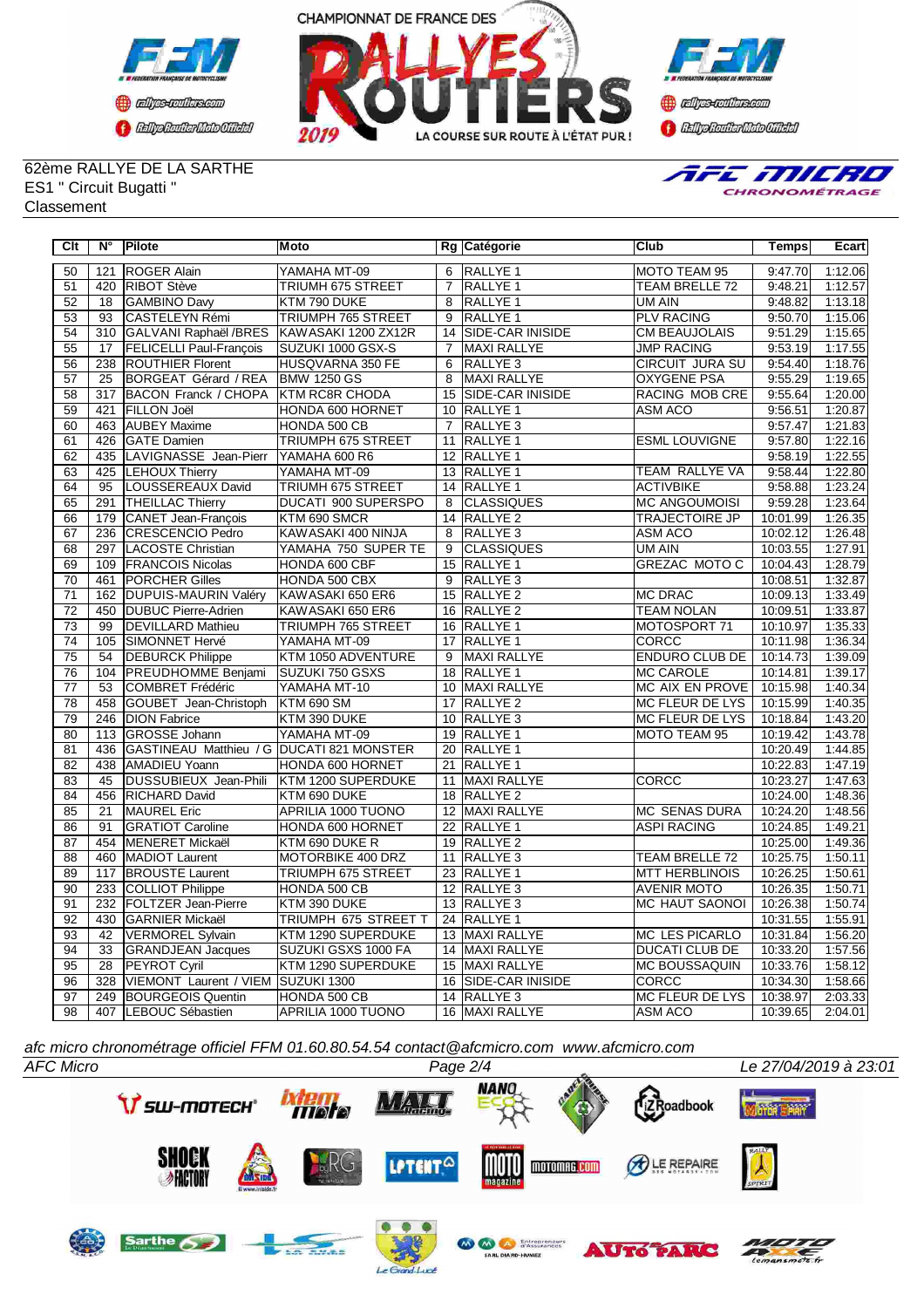





62ème RALLYE DE LA SARTHE ES1 " Circuit Bugatti " Classement



| Clt              | $N^{\circ}$     | Pilote                                     | Moto                        |                 | Rg Catégorie            | <b>Club</b>           | <b>Temps</b> | <b>Ecart</b> |
|------------------|-----------------|--------------------------------------------|-----------------------------|-----------------|-------------------------|-----------------------|--------------|--------------|
| 99               | 231             | <b>GRASSIAN Baptiste</b>                   | HUSQVARNA 401               |                 | 15 RALLYE 3             | <b>CORCC</b>          | 10:39.98     | 2:04.34      |
| 100              | 46              | DOSMAS Philippe / DOS                      | BMW R1200 GSA               |                 | 17 MAXI RALLYE          | LA MAIN AU PANIE      | 10:40.16     | 2:04.52      |
| 101              | 470             | LOUIS Cyril                                | KAWASAKI GPZR NINJA         |                 | 10 CLASSIQUES           |                       | 10:40.56     | 2:04.92      |
| 102              |                 | 115 DELACROIX Alain                        | TRIUMPH 765 STREET          |                 | 25 RALLYE 1             | <b>STANISLAS MC</b>   | 10:40.73     | 2:05.09      |
| 103              | 433             | <b>PORE Benoît</b>                         | HONDA 900 CBR               |                 | 26 RALLYE 1             |                       | 10:40.97     | 2:05.33      |
| 104              | 299             | GUILLEMOT Frédéric                         | YAMAHA 750                  | 11              | <b>CLASSIQUES</b>       | <b>MC DREUX</b>       | 10:41.19     | 2:05.55      |
| 105              | 58              | <b>BOURGEOIS Frédéric</b>                  | KTM 1290 SUPERDUKE          | 18              | <b>MAXI RALLYE</b>      | <b>ESPACE TOUT TE</b> | 10:41.84     | 2:06.20      |
| 106              | 273             | <b>ZABRONIECKA Sylvie</b>                  | HONDA 900 BOL D'OR          | $\overline{1}$  | <b>ANCIENNES</b>        | <b>AVENIR MOTO</b>    | 10:42.19     | 2:06.55      |
| 107              | 261             | <b>COUDURIER Thierry</b>                   | YAMAHA 350 RDLC             | 2               | <b>ANCIENNES</b>        | <b>MC ARBUSIGNY</b>   | 10:42.48     | 2:06.84      |
| 108              | 405             | <b>PORCHER Fabrice</b>                     | YAMAHA 1000 FAZER           | 19              | <b>MAXI RALLYE</b>      |                       | 10:44.10     | 2:08.46      |
| 109              | 41              | JOZON Luc / FORTIN Ro                      | YAMAHA MT-10 SP             |                 | 20 MAXI RALLYE          | MOTOSPORT 71          | 10:44.31     | 2:08.67      |
| 110              | 172             | <b>SCHMUCK Patrick</b>                     | YAMAHA 530 T MAX            | 20              | <b>RALLYE 2</b>         | <b>UM MARNE</b>       | 10:44.34     | 2:08.70      |
| 111              | 411             | JACQUEMIN Franck                           | SUZUKI 1000 GSXR            | 21              | MAXI RALLYE             |                       | 10:47.17     | 2:11.53      |
| 112              | 409             | LE DUIN Jérôme                             | HONDA CB 1000 R             | 22              | <b>MAXI RALLYE</b>      |                       | 10:47.68     | 2:12.04      |
| 113              | 471             | <b>CHAPON Cédric</b>                       | MOTO GUZZI 1000 GT          | 12              | <b>CLASSIQUES</b>       |                       | 10:47.94     | 2:12.30      |
| 114              | 304             | MENARD Frédéric                            | SUZUKI 400                  | 13              | <b>CLASSIQUES</b>       | <b>TEAM PERFORMA</b>  | 10:52.74     | 2:17.10      |
| 115              | 247             | EVERARD DE HARZIR AI HONDA 500 CB          |                             |                 | 16 RALLYE 3             | UM AIN                | 10:54.34     | 2:18.70      |
| 116              | 60              | <b>CALBA Mathieu</b>                       | KTM 990 SUPERDUKE           |                 | 23 MAXI RALLYE          | <b>CSLE GENDARME</b>  | 10:57.89     | 2:22.25      |
| 117              | 330             | QUILBAULT Jimmy / BEN HONDA 1000 CBR       |                             |                 | 17 SIDE-CAR INISIDE     | <b>MC MONTGENOIS</b>  | 11:01.18     | 2:25.54      |
| 118              | 437             | <b>MORSALINE Thibaud</b>                   | HONDA 600 HORNET            | $\overline{27}$ | <b>RALLYE 1</b>         |                       | 11:04.59     | 2:28.95      |
| 119              | $\overline{30}$ | MOTTAZ Rémi                                | HONDA 1300 CB S             |                 | 24 MAXI RALLYE          | <b>MGB MOTO</b>       | 11:04.81     | 2:29.17      |
| 120              | 449             | <b>SAUVAGE Mathias</b>                     | KAWASAKI 650 ER6            | $\overline{21}$ | RALLYE <sub>2</sub>     | FFMC <sub>60</sub>    | 11:05.83     | 2:30.19      |
| 121              | $\overline{55}$ | <b>LAMOUR Marc</b>                         | HONDA 1100 CBR              | 25              | <b>MAXI RALLYE</b>      | VAL DE SEINE 76       | 11:05.98     | 2:30.34      |
| 122              | 452             | MARTINEAU Bertrand                         | YAMAHA MT-07                | 22              | RALLYE <sub>2</sub>     | <b>MOTO LIBERTE</b>   | 11:06.55     | 2:30.91      |
| 123              | 267             | <b>MARTIN Eric</b>                         | SUZUKI 750 GS               | 3               | <b>ANCIENNES</b>        | <b>MC VILLECOMTAL</b> | 11:06.77     | 2:31.13      |
| 124              | 262             | ZABRONIECKA Joël                           | HONDA 900 BOL D'OR          | $\overline{4}$  | <b>ANCIENNES</b>        | <b>AVENIR MOTO</b>    | 11:09.21     | 2:33.57      |
| 125              | 462             | DEBERTEIX Yann                             | HONDA 500 CB                | $\overline{17}$ | <b>RALLYE 3</b>         |                       | 11:09.23     | 2:33.59      |
| 126              | 44              | <b>BASELLO Florent</b>                     | <b>HONDA 1000 AFRICA TW</b> |                 | 26 MAXI RALLYE          | <b>CORCC</b>          | 11:09.36     | 2:33.72      |
| 127              | 434             | <b>DELPLANQUE Romain</b>                   | HONDA 600 CBR RR            | $\overline{28}$ | <b>RALLYE 1</b>         | FFMC <sub>60</sub>    | 11:10.12     | 2:34.48      |
| 128              | 319             | GUGLIELMI Séverine / B                     | HONDA 1000 CBR              | $\overline{18}$ | <b>SIDE-CAR INISIDE</b> | MC AIX EN PROVE       | 11:10.71     | 2:35.07      |
| $\overline{129}$ | 308             | <b>STEPHAN PHILIPPE</b>                    | YAMAHA 350 RDLC             | 14              | <b>CLASSIQUES</b>       | <b>MOTO TEAM 95</b>   | 11:13.59     | 2:37.95      |
| 130              | 429             | <b>ROQUAIN Kevin</b>                       | SUZUKI 600 GSR              |                 | 29 RALLYE 1             | <b>MRT 72</b>         | 11:16.65     | 2:41.01      |
| 131              | 61              | BARRIOT Jean-Christoph KTM 990 SMT         |                             | 27              | MAXI RALLYE             | CM <sub>2</sub>       | 11:16.85     | 2:41.21      |
| 132              | 432             | MASSON Hugues-Olivier/                     | YAMAHA MT-09 TRACER         |                 | 30 RALLYE 1             |                       | 11:17.21     | 2:41.57      |
| 133              |                 | 123 MOREAU Loane                           | <b>TRIUMPH STREET</b>       |                 | 31 RALLYE 1             | <b>ASM ARMAGNAC</b>   | 11:17.29     | 2:41.65      |
| 134              | 101             | <b>BACCA Riccardo</b>                      | SUZUKI 750 GSXR             |                 | 32 RALLYE 1             | PASSION VITESSE       | 11:18.01     | 2:42.37      |
| 135              | 408             | <b>LEROUX David</b>                        | <b>BMW 1150 ROCKSTER</b>    | $\overline{28}$ | <b>MAXI RALLYE</b>      | <b>ASM ACO</b>        | 11:18.10     | 2.42.46      |
| 136              | 412             | <b>NOEL Manuel</b>                         | TRIUMPH 1050 TIGER          | 29              | <b>MAXI RALLYE</b>      |                       | 11:19.33     | 2:43.69      |
| 137              | 464             | <b>LECARDRONNEL Lucas</b>                  | YAMAHA 125 YZF-R            | 18              | RALLYE <sub>3</sub>     |                       | 11:25.12     | 2:49.48      |
| 138              | 406             | <b>BOISSERIE Philippe</b>                  | APRILIA 1100 TUONO FA       |                 | 30 MAXI RALLYE          | <b>ASMACO</b>         | 11:25.22     | 2:49.58      |
| 139              | 173             | <b>IMESSEGHEM Christian</b>                | KAWASAKI 650 VERSYS         |                 | 23 RALLYE 2             | MC du COMMINGE        | 11:39.87     | 3:04.23      |
| 139              | 453             | LASNE Laurent                              | SUZUKI 650 SV               |                 | 23 RALLYE 2             |                       | 11:39.87     | 3:04.23      |
| 139              | 455             | <b>KERN Simon</b>                          | HYOSUNG COMET 650 G         |                 | 23 RALLYE 2             |                       | 11:39.87     | 3:04.23      |
| 139              | 457             | LAROCHE Sébastien                          | YAMAHA XSR 700              |                 | 23 RALLYE 2             |                       | 11:39.87     | 3:04.23      |
| 143              | 424             | GAREST Johan                               | KAWASAKI 636 ZX6R           |                 | 33 RALLYE 1             | TEAM RALLYE VA        | 11:40.79     | 3:05.15      |
| 144              | 422             | <b>JOYAU Laurent</b>                       | YAMAHA MT-09                | 34              | <b>RALLYE 1</b>         |                       | 11:41.63     | 3:05.99      |
| 145              | 427             | <b>DUJARRIER Thierry</b>                   | YAMAHA MT-09                |                 | 35 RALLYE 1             |                       | 11:42.79     | 3:07.15      |
| 146              | 322             | CAPDEVILLE Vincent / F CHODA 1300 HAYABUSA |                             |                 | 19 SIDE-CAR INISIDE     | <b>LMAP</b>           | 11:44.25     | 3:08.61      |
| 146              |                 | 326 ISOPE Dominique / PEN                  | PANDA 1100 GSXR             |                 | 19 SIDE-CAR INISIDE     | ASM ACO               | 11:44.25     | 3:08.61      |